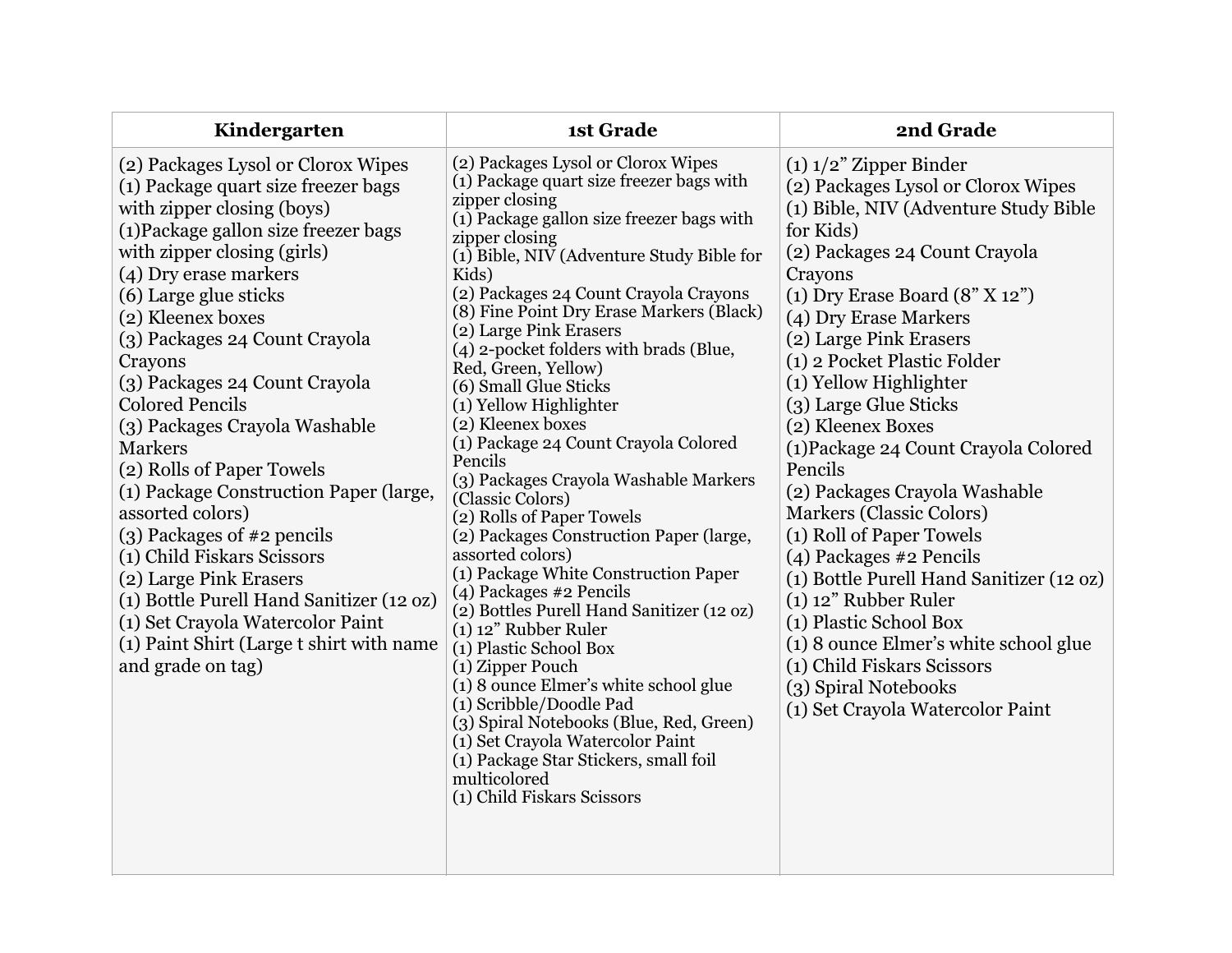| 3rd Grade                                                                                                                                                                                                                                                                                                                                                                                                                                                                                                                                                                                                                                                                                                                                                                                                            | 4th Grade                                                                                                                                                                                                                                                                                                                                                                                                                                                                                                                                                                                                                                                                                                                                                                            | 5th Grade                                                                                                                                                                                                                                                                                                                                                                                                                                                                                                                                                                                                                                                                                                                                                                                                       |
|----------------------------------------------------------------------------------------------------------------------------------------------------------------------------------------------------------------------------------------------------------------------------------------------------------------------------------------------------------------------------------------------------------------------------------------------------------------------------------------------------------------------------------------------------------------------------------------------------------------------------------------------------------------------------------------------------------------------------------------------------------------------------------------------------------------------|--------------------------------------------------------------------------------------------------------------------------------------------------------------------------------------------------------------------------------------------------------------------------------------------------------------------------------------------------------------------------------------------------------------------------------------------------------------------------------------------------------------------------------------------------------------------------------------------------------------------------------------------------------------------------------------------------------------------------------------------------------------------------------------|-----------------------------------------------------------------------------------------------------------------------------------------------------------------------------------------------------------------------------------------------------------------------------------------------------------------------------------------------------------------------------------------------------------------------------------------------------------------------------------------------------------------------------------------------------------------------------------------------------------------------------------------------------------------------------------------------------------------------------------------------------------------------------------------------------------------|
| (6) Plastic Folders with Brads &<br>pockets<br>(2) Composition Notebooks<br>(2) Packages #2 Pencils<br>(2) Large Pink Erasers<br>(2) Packages 24 Count Crayola<br>Crayons<br>(2) Packages Crayola Washable<br><b>Markers (Classic Colors)</b><br>(1) Package 24 Count Crayola Colored<br>Pencils<br>(2) Large Glue Sticks<br>(1) 8 ounce Elmer's white school glue<br>(1) Child Fiskars Scissors<br>$(1)$ 12" Rubber Ruler<br>(2) Packages Construction Paper<br>(large, assorted colors)<br>(4) Dry Erase Markers<br>(1) Dry Erase Board $(8" \times 12")$<br>(3) boxes of Kleenex<br>(1) Yellow Highlighter<br>(1) Handheld Pencil Sharpener<br>(1) Ream of Copy Paper<br>(1) Plastic School Box<br>(2) Packages of Lysol/Clorox wipes<br>(1) Set of Earbuds<br>(1) Bible, NIV (Adventure Study Bible<br>for Kids) | (4) Plastic Folders with Brads &<br>pockets<br>$(1)$ 3 Ring Binder<br>(5) Composition Notebooks<br>(2) Packages #2 Pencils<br>(2) Red Pens<br>(1) Package 24 Count Crayola Crayons<br>(1) Package Crayola Washable Markers<br>(Classic Colors)<br>(1) Package 24 Count Crayola Colored<br>Pencils<br>(2) Large Glue Sticks<br>(1) 8 ounce Elmer's white school glue<br>(1) Child Fiskars Scissors<br>$(1)$ 12" Rubber Ruler<br>(2) Packages Notebook Paper (100<br>Count)<br>(2) boxes of Kleenex<br>(2) Rolls of Paper Towels<br>(1) Yellow Highlighter<br>(1) Black Sharpie<br>(1) Handheld Pencil Sharpener<br>(1) Ream of Copy Paper<br>(1) Plastic School Box<br>(2) Packages of Lysol/Clorox wipes<br>(1) Set of Earbuds<br>(1) Bible, NIV (Adventure Study Bible<br>for Kids) | (8) Plastic Folders with Brads &<br>pockets<br>$(2)$ 1" - 3 Ring Binder<br>(8) Composition Notebooks<br>(2) Packages #2 Pencils<br>(1) Package Crayola Washable Markers<br>(Classic Colors)<br>(2) Packages 24 Count Crayola<br><b>Colored Pencils</b><br>(2) Red Pens<br>(3) Large Glue Sticks<br>(1) Scissors<br>(4) Fine Point Dry Erase Markers<br>$(1)$ 12" Rubber Ruler<br>(2) Packages Notebook Paper (100<br>Count)<br>(2) boxes of Kleenex<br>(2) Rolls of Paper Towels<br>(1) Package of Ziplock bags (gallon)<br>(1) Yellow Highlighter<br>(1) Black Sharpie<br>(1) Handheld Pencil Sharpener<br>(1) Ream of Copy Paper<br>(1) Package Loose Graph Paper<br>(1) Plastic School Box<br>(2) Packages of Lysol/Clorox wipes<br>(1) Set of Earbuds<br>(1) Bible, NIV (Adventure Study Bible<br>for Kids) |
|                                                                                                                                                                                                                                                                                                                                                                                                                                                                                                                                                                                                                                                                                                                                                                                                                      |                                                                                                                                                                                                                                                                                                                                                                                                                                                                                                                                                                                                                                                                                                                                                                                      |                                                                                                                                                                                                                                                                                                                                                                                                                                                                                                                                                                                                                                                                                                                                                                                                                 |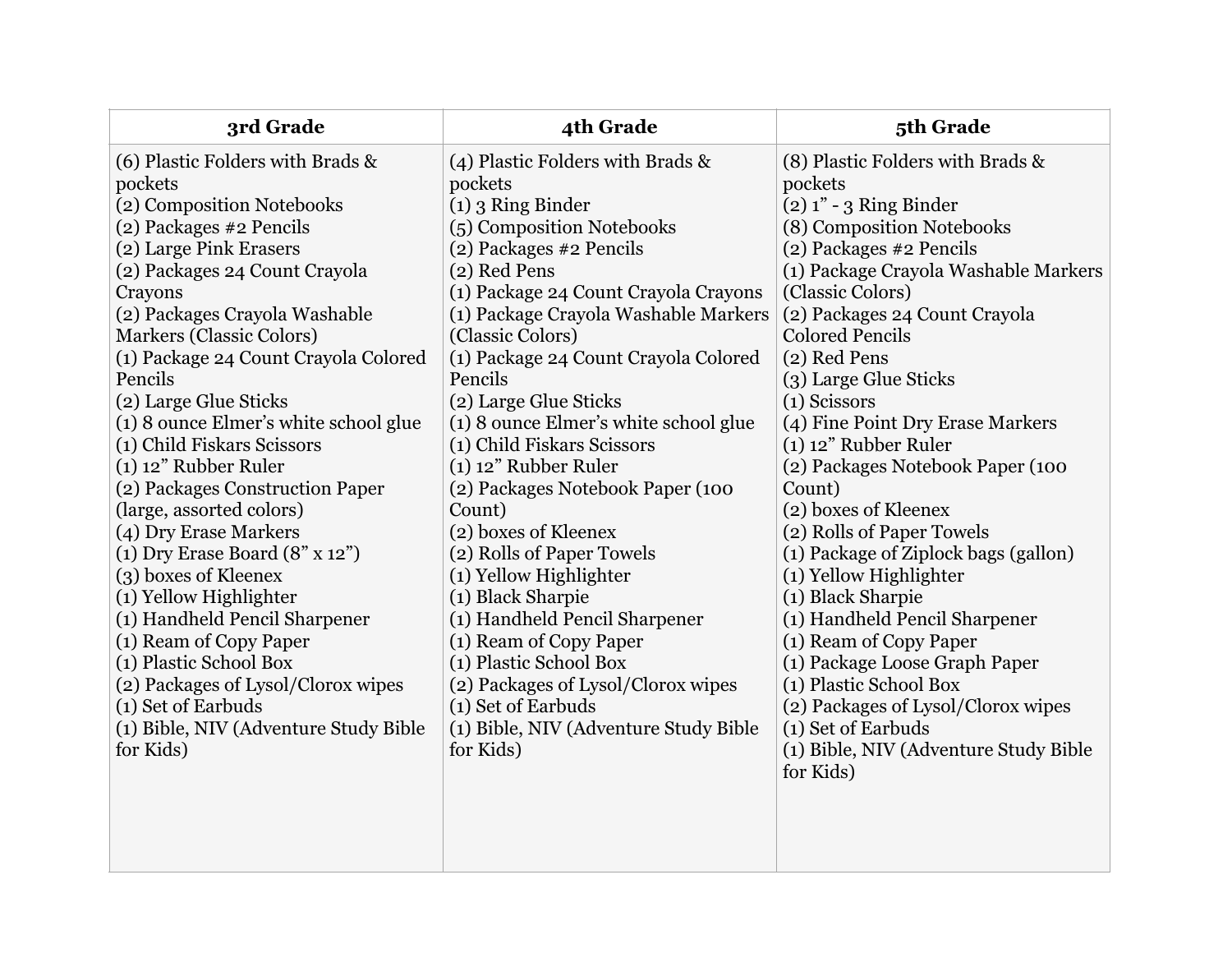| <b>6th Grade</b>                                                                                                                                                                                                                                                                                                                                                                                                                                                                                                                                                                                                                                                                                                                                                                       | 7th Grade                                                                                                                                                                                                                                                                                                                                                                                                                                                                                                                                                                                                                      | 8th Grade                                                                                                                                                                                                                                                                                                                                                                                                                                                                                                                                                                                                                                                     |
|----------------------------------------------------------------------------------------------------------------------------------------------------------------------------------------------------------------------------------------------------------------------------------------------------------------------------------------------------------------------------------------------------------------------------------------------------------------------------------------------------------------------------------------------------------------------------------------------------------------------------------------------------------------------------------------------------------------------------------------------------------------------------------------|--------------------------------------------------------------------------------------------------------------------------------------------------------------------------------------------------------------------------------------------------------------------------------------------------------------------------------------------------------------------------------------------------------------------------------------------------------------------------------------------------------------------------------------------------------------------------------------------------------------------------------|---------------------------------------------------------------------------------------------------------------------------------------------------------------------------------------------------------------------------------------------------------------------------------------------------------------------------------------------------------------------------------------------------------------------------------------------------------------------------------------------------------------------------------------------------------------------------------------------------------------------------------------------------------------|
| (8) Plastic Folders with Brads &<br>pockets<br>(8) Composition Notebooks<br>(2) Packages #2 Pencils<br>(1) Package Crayola Washable Markers<br>(Classic Colors)<br>(2) Packages 24 Count Crayola<br><b>Colored Pencils</b><br>(4) Large Glue Sticks<br>(2) Red Pens<br>(1) Scissors<br>(4) Fine Tip Dry Erase Markers<br>(1) Dry Erase Board $(8" \times 12")$<br>(3) boxes of Kleenex<br>(2) Packages Notebook Paper (100<br>Count)<br>(1) Package of Ziplock bags (gallon)<br>(2) Rolls of Paper Towels<br>(1) Package Loose Graph Paper<br>(1) Package Assorted Highlighters<br>(1) Handheld Pencil Sharpener<br>(1) Ream of Copy Paper<br>(1) Plastic School Box<br>(2) Packages of Lysol/Clorox wipes<br>(1) Set of Earbuds<br>(1) Bible, NIV (Adventure Study Bible<br>for Kids) | (3) Boxes of Tissues<br>(3) Packages Clorox/Lysol Wipes<br>(3) Cans of Lysol<br>(10) Composition Books<br>(4) Packages #2 Pencils<br>(2) Rolls Paper Towels<br>(2) Reams Copy Paper<br>(6) Packages College Ruled Notebook<br>Paper (with reinforced holes)<br>$(1)$ Bible, NIV<br>(1) Package Assorted Highlighters<br>(1) Package Colored Pencils<br>(1) Package Markers<br>(1) Scissors<br>(4) Dry Erase Markers<br>(3) Packages 3x5 Index Cards<br>(4) Each of Blue, Black, Red Pen<br>(6) 5 Count Dividers<br>(1) 8 Count Dividers<br>(3) 1" Binder with Pockets<br>$(1)$ 12" Rubber Ruler<br>(1) Large Zipper Pencil Bag | (3) Boxes of Tissues<br>(3) Packages Clorox/Lysol Wipes<br>(3) Cans of Lysol<br>(10) Composition Books<br>(4) Packages #2 Pencils<br>(2) Rolls Paper Towels<br>(2) Reams Copy Paper<br>(6) Packages College Ruled Notebook<br>Paper (with reinforced holes)<br>$(1)$ Bible, NIV<br>(1) Package Assorted Highlighters<br>(1) Package Colored Pencils<br>(1) Package Markers<br>(1) Scissors<br>(4) Dry Erase Markers<br>(3) Packages 3x5 Index Cards<br>(4) Each of Blue, Black, Red Pen<br>$(6)$ 5 Count Dividers<br>(1) 8 Count Dividers<br>(3) 1" Binder with Pockets<br>$(1)$ 12" Rubber Ruler<br>(1) Large Zipper Pencil Bag<br>(1) TI-84 Plus Calculator |